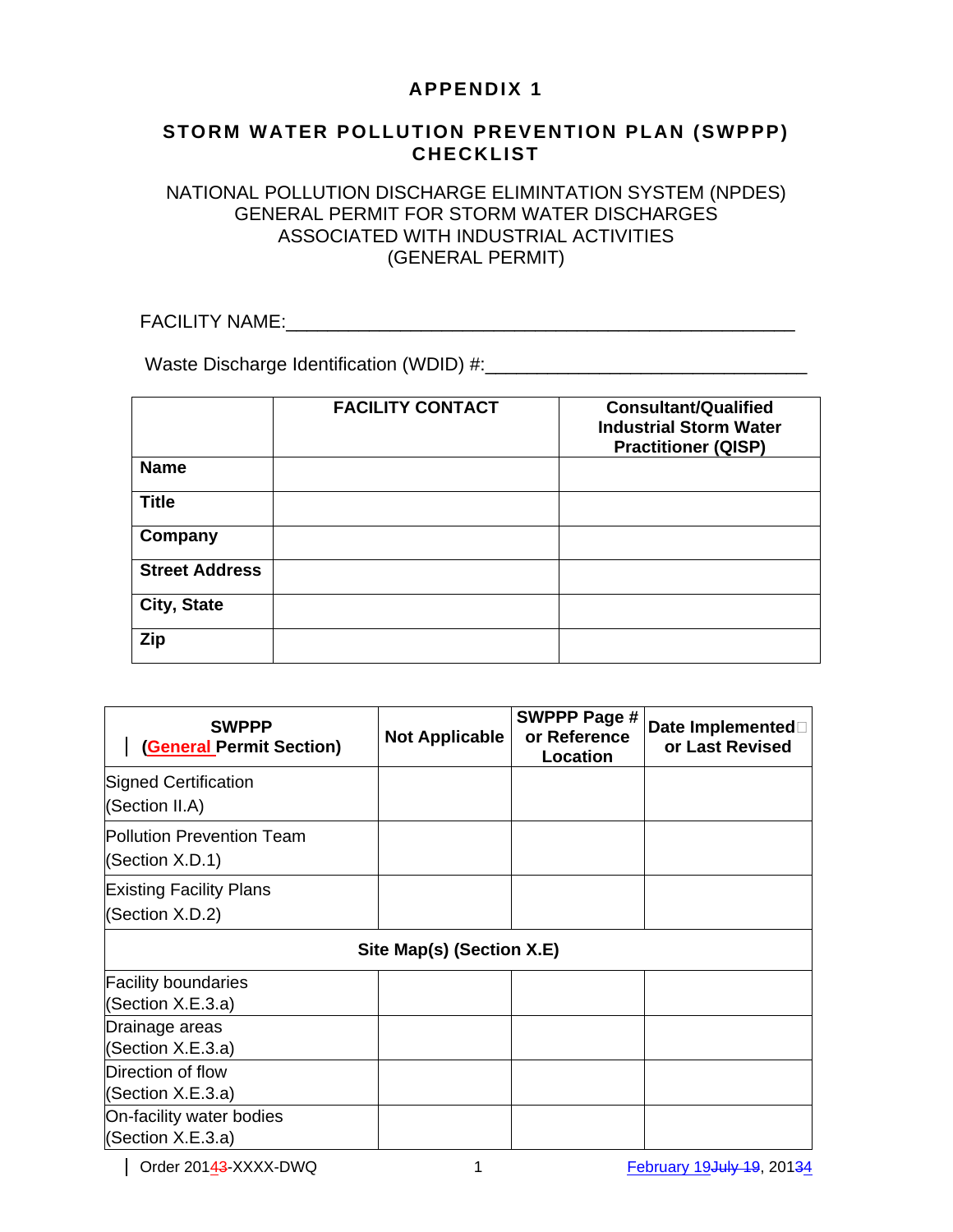| <b>SWPPP</b><br><b>General Permit Section)</b>                                      | <b>Not Applicable</b> | <b>SWPPP Page #</b><br>or Reference<br><b>Location</b> | Date Implemented<br>or Last Revised |
|-------------------------------------------------------------------------------------|-----------------------|--------------------------------------------------------|-------------------------------------|
| Areas of soil erosion                                                               |                       |                                                        |                                     |
| (Section X.E.3.a)                                                                   |                       |                                                        |                                     |
| Nearby water bodies                                                                 |                       |                                                        |                                     |
| (Section X.E.3.a)                                                                   |                       |                                                        |                                     |
| Municipal storm drain inlets<br>(Section X.E.3.a)                                   |                       |                                                        |                                     |
| Points of discharge                                                                 |                       |                                                        |                                     |
| (Section X.E.3.b)                                                                   |                       |                                                        |                                     |
| <b>Sampling Locations</b><br>(Section X.E.3.b)                                      |                       |                                                        |                                     |
| Structural control measures                                                         |                       |                                                        |                                     |
| (Section X.E.3.bc)                                                                  |                       |                                                        |                                     |
| Impervious areas                                                                    |                       |                                                        |                                     |
| (Section X.E.3.ed)                                                                  |                       |                                                        |                                     |
| <b>Location of Directly Exposed</b><br>Materials (Section <del>VIIIX</del> .E.3.ed) |                       |                                                        |                                     |
| Locations of significant spills and                                                 |                       |                                                        |                                     |
| leaks                                                                               |                       |                                                        |                                     |
| (Section X.E.3.ee)                                                                  |                       |                                                        |                                     |
| <b>Areas of Industrial Activity</b>                                                 |                       |                                                        |                                     |
| (Section VIIIX.E.3.f)                                                               |                       |                                                        |                                     |
| Areas of industrial activity                                                        |                       |                                                        |                                     |
| (Section X.E.3.ef)                                                                  |                       |                                                        |                                     |
| Storage areas/storage tanks<br>(Section X.E.3.ef)                                   |                       |                                                        |                                     |
| Shipping and receiving areas<br>(Section X.E.3.ef)                                  |                       |                                                        |                                     |
| Fueling areas                                                                       |                       |                                                        |                                     |
| (Section X.E.3.ef)                                                                  |                       |                                                        |                                     |
| Vehicle and equipment                                                               |                       |                                                        |                                     |
| storage/maintenance                                                                 |                       |                                                        |                                     |
| (Section X.E.3.ef)                                                                  |                       |                                                        |                                     |
| Material handling/processing                                                        |                       |                                                        |                                     |
| (Section X.E.3.e <u>f</u> )                                                         |                       |                                                        |                                     |
| Waste treatment/disposal<br>(Section X.E.3.f)                                       |                       |                                                        |                                     |
| Waste Treatment/Disposal (Section VIII.E.3.e)                                       |                       |                                                        |                                     |
| Dust or particulate generation                                                      |                       |                                                        |                                     |
| (Section X.E.3.e <u>f</u> )                                                         |                       |                                                        |                                     |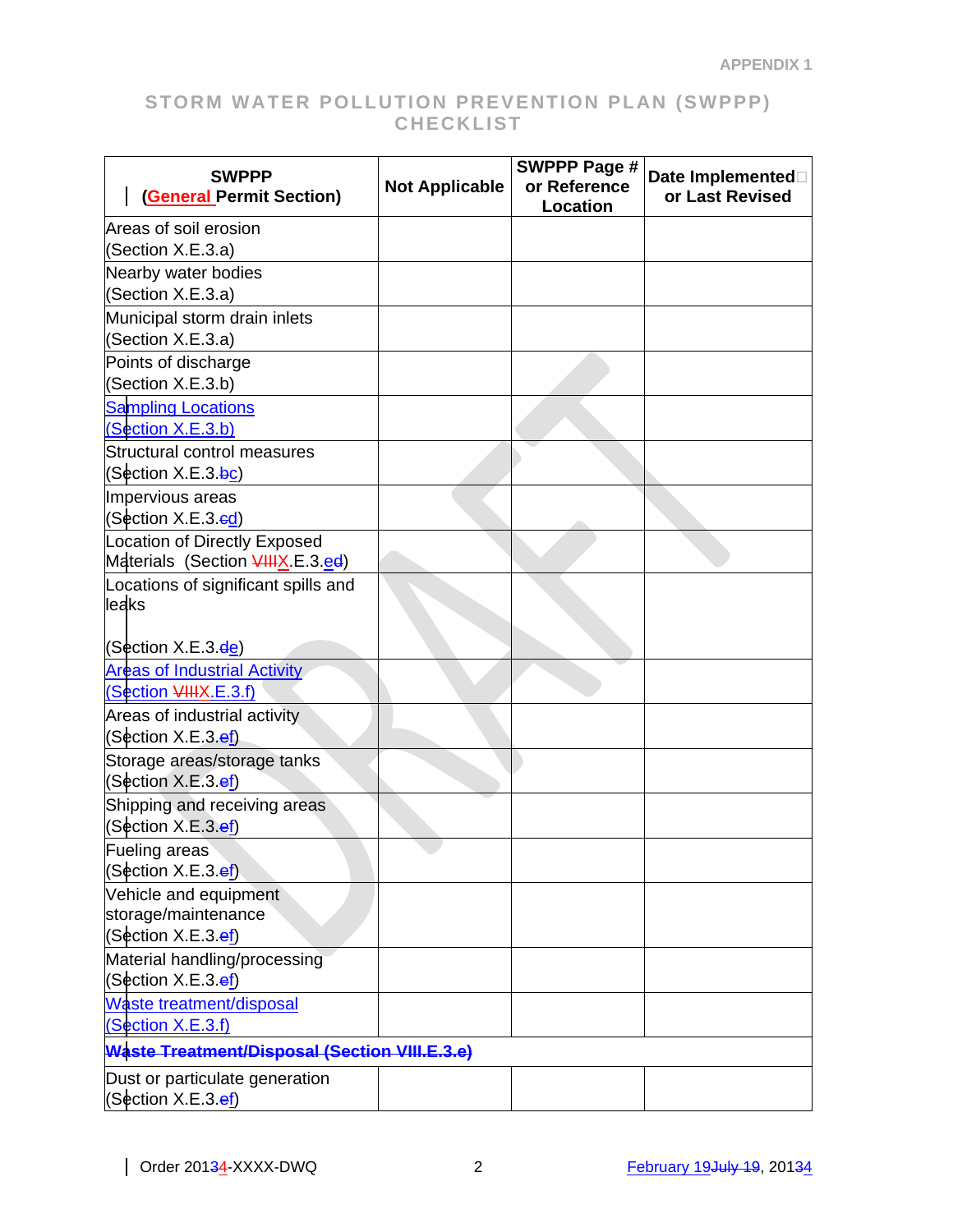| <b>SWPPP</b><br><b>(General Permit Section)</b>                   | <b>Not Applicable</b> | <b>SWPPP Page #</b><br>or Reference<br>Location | Date Implemented<br>or Last Revised |  |
|-------------------------------------------------------------------|-----------------------|-------------------------------------------------|-------------------------------------|--|
| Cleaning and material reuse                                       |                       |                                                 |                                     |  |
| (Section X.E.3.e <u>f</u> )                                       |                       |                                                 |                                     |  |
| Other areas of industrial activities                              |                       |                                                 |                                     |  |
| (Section X.E.3.e <u>f</u> )                                       |                       |                                                 |                                     |  |
| List of Significant Industrial Materials (Section X.F)            |                       |                                                 |                                     |  |
| <b>Storage location</b>                                           |                       |                                                 |                                     |  |
| Quantity                                                          |                       |                                                 |                                     |  |
| Frequency                                                         |                       |                                                 |                                     |  |
| <b>Receiving and shipping location</b>                            |                       |                                                 |                                     |  |
| Quantity                                                          |                       |                                                 |                                     |  |
| Frequency                                                         |                       |                                                 |                                     |  |
| <b>Handling location</b>                                          |                       |                                                 |                                     |  |
| Quantity                                                          |                       |                                                 |                                     |  |
| Frequency                                                         |                       |                                                 |                                     |  |
| <b>Potential Pollution Sources (Section X.G)</b>                  |                       |                                                 |                                     |  |
| <b>Description of Potential Pollution Sources (Section X.G.1)</b> |                       |                                                 |                                     |  |
| Industrial processes<br>(Section X.G.1.a)                         |                       |                                                 |                                     |  |
| Material handling and storage<br>areas                            |                       |                                                 |                                     |  |
| (Section X.G.1.b)                                                 |                       |                                                 |                                     |  |
| Dust & particulate generating                                     |                       |                                                 |                                     |  |
| activities                                                        |                       |                                                 |                                     |  |
| (Section X.G.1.c)<br>Significant spills and leaks                 |                       |                                                 |                                     |  |
| (Section X.G.1.d)                                                 |                       |                                                 |                                     |  |
| Non-storm water discharges<br>(Section X.G.1.e)                   |                       |                                                 |                                     |  |
| Erodible surfaces                                                 |                       |                                                 |                                     |  |
| (Section X.G.1.f)                                                 |                       |                                                 |                                     |  |
| Assessment of Potential Pollutant Sources (Section X.G.2)         |                       |                                                 |                                     |  |
| Narrative assessment of likely                                    |                       |                                                 |                                     |  |
| sources of pollutants                                             |                       |                                                 |                                     |  |
| (Section X.G.2.a)                                                 |                       |                                                 |                                     |  |
| Narrative assessment of likely                                    |                       |                                                 |                                     |  |
| pollutants present in storm water<br>discharges                   |                       |                                                 |                                     |  |
| (Section X.G.2.a)                                                 |                       |                                                 |                                     |  |
|                                                                   |                       |                                                 |                                     |  |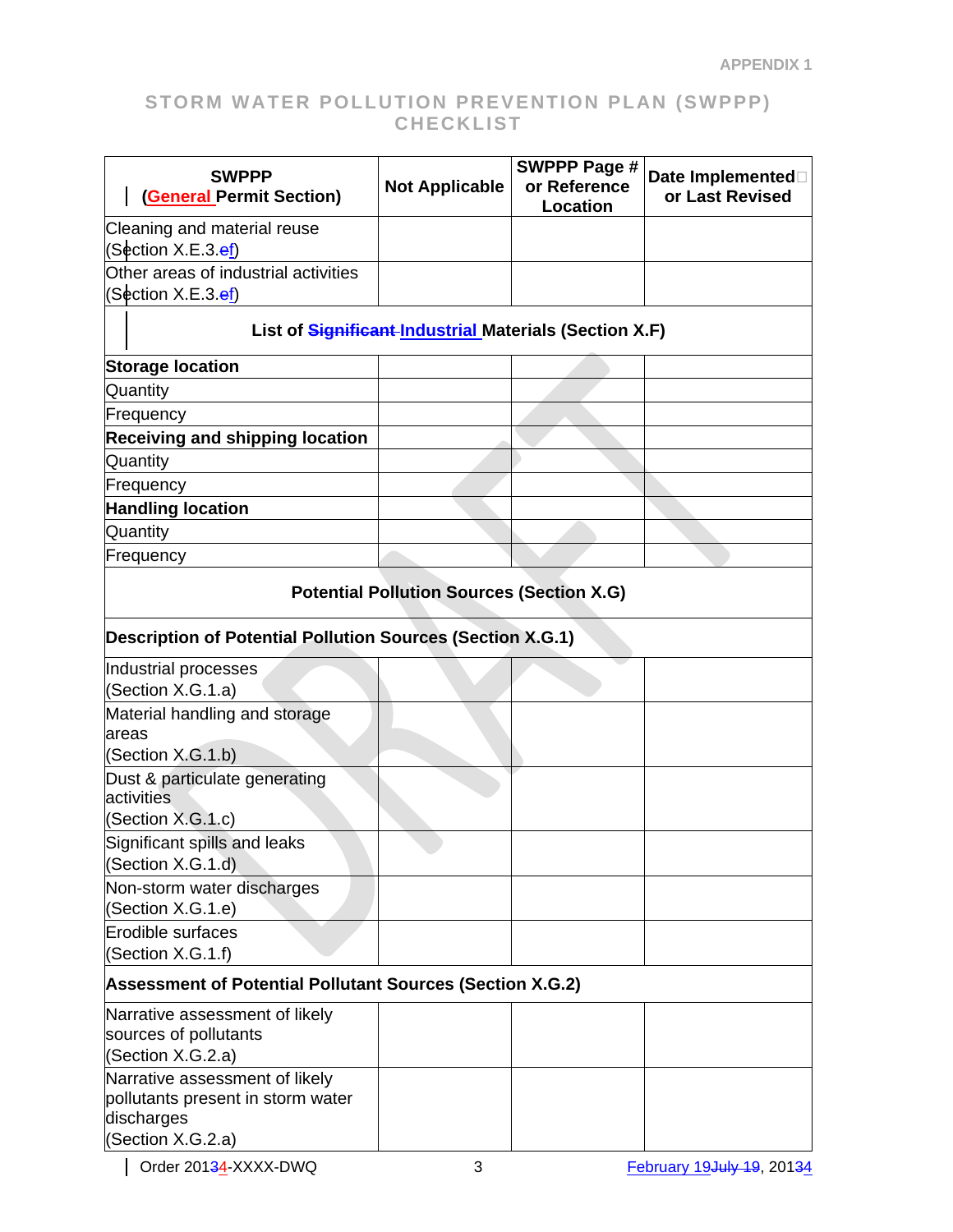| <b>SWPPP</b><br><b>Not Applicable</b><br><b>(General Permit Section)</b> | <b>SWPPP Page #</b><br>Date Implemented<br>or Reference<br>or Last Revised<br><b>Location</b> |
|--------------------------------------------------------------------------|-----------------------------------------------------------------------------------------------|
| Identification of additional BMPs                                        |                                                                                               |
| Section X.G.2.b)                                                         |                                                                                               |
| Identification of drainage areas with                                    |                                                                                               |
| no exposure                                                              |                                                                                               |
| (Section X.G.2.c)                                                        |                                                                                               |
| <b>Identification of additional</b>                                      |                                                                                               |
| parameters                                                               |                                                                                               |
| (Section X.G.2.d)                                                        |                                                                                               |
| □Storm Water Best Management Practices (Section X.H)                     |                                                                                               |
| Minimum BMPs (Section X.H.1)                                             |                                                                                               |
| Good housekeeping                                                        |                                                                                               |
| (Section X.H.1.ab)                                                       |                                                                                               |
| Preventative maintenance                                                 |                                                                                               |
| (Section X.H.1.eb)<br>Spill response                                     |                                                                                               |
| (Section X.H.1.e <mark>c</mark> )                                        |                                                                                               |
| Material handling and waste                                              |                                                                                               |
| management                                                               |                                                                                               |
| (Section X.H.1.ed)                                                       |                                                                                               |
| <b>Erosion and sediment controls</b>                                     |                                                                                               |
| (Section X.H.1.fe)                                                       |                                                                                               |
| Employee training program                                                |                                                                                               |
| (Section X.H.1. <u>ef</u> )<br>Quality assurance and record              |                                                                                               |
| keeping                                                                  |                                                                                               |
| (Section X.H.1 hg)                                                       |                                                                                               |
| <b>Advanced BMPs (Section X.H.2)</b>                                     |                                                                                               |
| Implement advanced BMPs at the                                           |                                                                                               |
| facility                                                                 |                                                                                               |
| (Section X.H.2.a)                                                        |                                                                                               |
| <b>Exposure Minimization BMPs</b>                                        |                                                                                               |
| (Section X.H.2.b.i)                                                      |                                                                                               |
| Storm Water containment and                                              |                                                                                               |
| discharge reduction BMPS                                                 |                                                                                               |
| (Section X.H.2.b.ii)                                                     |                                                                                               |
| <b>Treatment Control BMPs</b>                                            |                                                                                               |
| (Section X.H.2.b.iii)                                                    |                                                                                               |
| <b>Other advance BMPs</b><br>(Section X.H.2.b.iv)                        |                                                                                               |
| <b>Temporary Suspension of Activities (Section X.H.3)</b>                |                                                                                               |
| <b>BMPs necessary for stabilization of</b>                               |                                                                                               |
| the facility                                                             |                                                                                               |
| (Section X.H.3)                                                          |                                                                                               |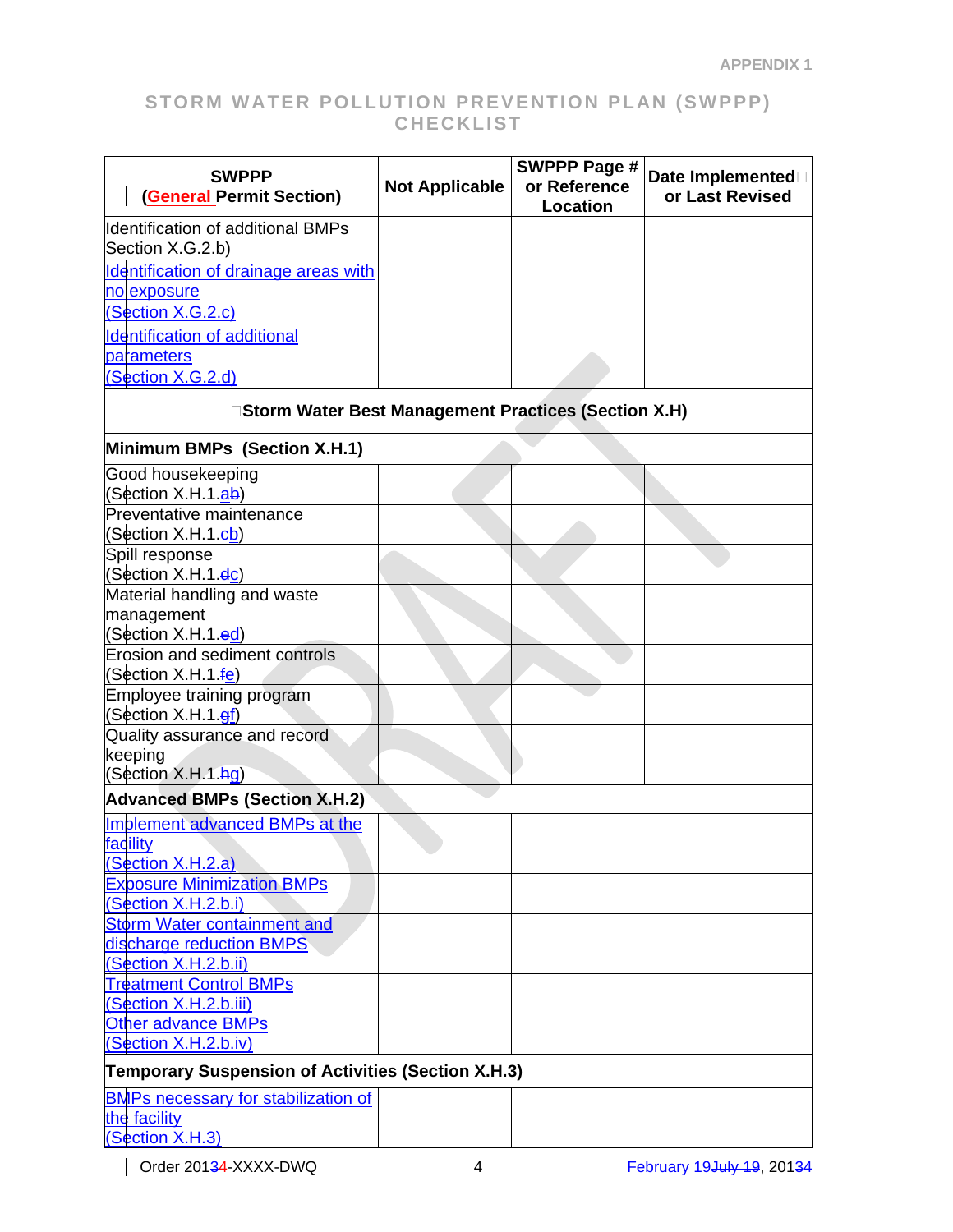| <b>SWPPP</b>                                              | <b>Not Applicable</b> | <b>SWPPP Page #</b><br>or Reference | Date Implemented |  |
|-----------------------------------------------------------|-----------------------|-------------------------------------|------------------|--|
| <b>(General Permit Section)</b>                           |                       | Location                            | or Last Revised  |  |
| <b>BMP Descriptions (Section X.H.4.a)</b>                 |                       |                                     |                  |  |
| Pollutant that a BMP reduces or                           |                       |                                     |                  |  |
| prevents                                                  |                       |                                     |                  |  |
| (Section X.H.4.a.i)                                       |                       |                                     |                  |  |
| <b>Frequency of BMP implementation</b>                    |                       |                                     |                  |  |
| (Section X.H.4.a.ii)                                      |                       |                                     |                  |  |
| Location of BMP                                           |                       |                                     |                  |  |
| (Section X.H.4.a.iii)                                     |                       |                                     |                  |  |
| Person implementing BMP                                   |                       |                                     |                  |  |
| (Section X.H.4.a.iv)                                      |                       |                                     |                  |  |
| Procedures/maintenance/<br>instructions for BMP           |                       |                                     |                  |  |
| implementation                                            |                       |                                     |                  |  |
| (Section X.H.4.a.v)                                       |                       |                                     |                  |  |
| Equipment and tools for BMP                               |                       |                                     |                  |  |
| implementation                                            |                       |                                     |                  |  |
| (Section X.H.4.a.vi)                                      |                       |                                     |                  |  |
| BMPs that may haveneeding more                            |                       |                                     |                  |  |
| frequent inspections                                      |                       |                                     |                  |  |
| (Section X.H.4.a.vii)                                     |                       |                                     |                  |  |
| Minimum BMP/applicable advanced                           |                       |                                     |                  |  |
| BMPs not being implemented at the                         |                       |                                     |                  |  |
| facility                                                  |                       |                                     |                  |  |
| (Section X.H.4.b)                                         |                       |                                     |                  |  |
| BMPs implemented in lieu of any of                        |                       |                                     |                  |  |
| the minimum or applicable                                 |                       |                                     |                  |  |
| advanced BMPs                                             |                       |                                     |                  |  |
| (Section X.H.4.c)                                         |                       |                                     |                  |  |
| <b>BMP Summary Table (Section X.H.5)</b>                  |                       |                                     |                  |  |
| <b>Monitoring Implementation Plan (MIP) (Section X.I)</b> |                       |                                     |                  |  |
| Team members assisting in                                 |                       |                                     |                  |  |
| developing the MIP                                        |                       |                                     |                  |  |
| (Section X.I.1)                                           |                       |                                     |                  |  |
| Summary of visual observation                             |                       |                                     |                  |  |
| procedures, locations, and details                        |                       |                                     |                  |  |
| (Section X.I.2)                                           |                       |                                     |                  |  |
| Justifications if applicable for:                         |                       |                                     |                  |  |
| Alternative discharge locations,                          |                       |                                     |                  |  |
| <b>Representative Sampling</b>                            |                       |                                     |                  |  |
| <b>Reduction or, Qualified</b>                            |                       |                                     |                  |  |
| <b>Combined Samples</b>                                   |                       |                                     |                  |  |
| (Section X.I.3)                                           |                       |                                     |                  |  |
| Procedures for field instrument                           |                       |                                     |                  |  |
| calibration                                               |                       |                                     |                  |  |
| (Section X.I.34)                                          |                       |                                     |                  |  |

| Order 20134-XXXX-DWQ 5 5 February 19July 19, 20134